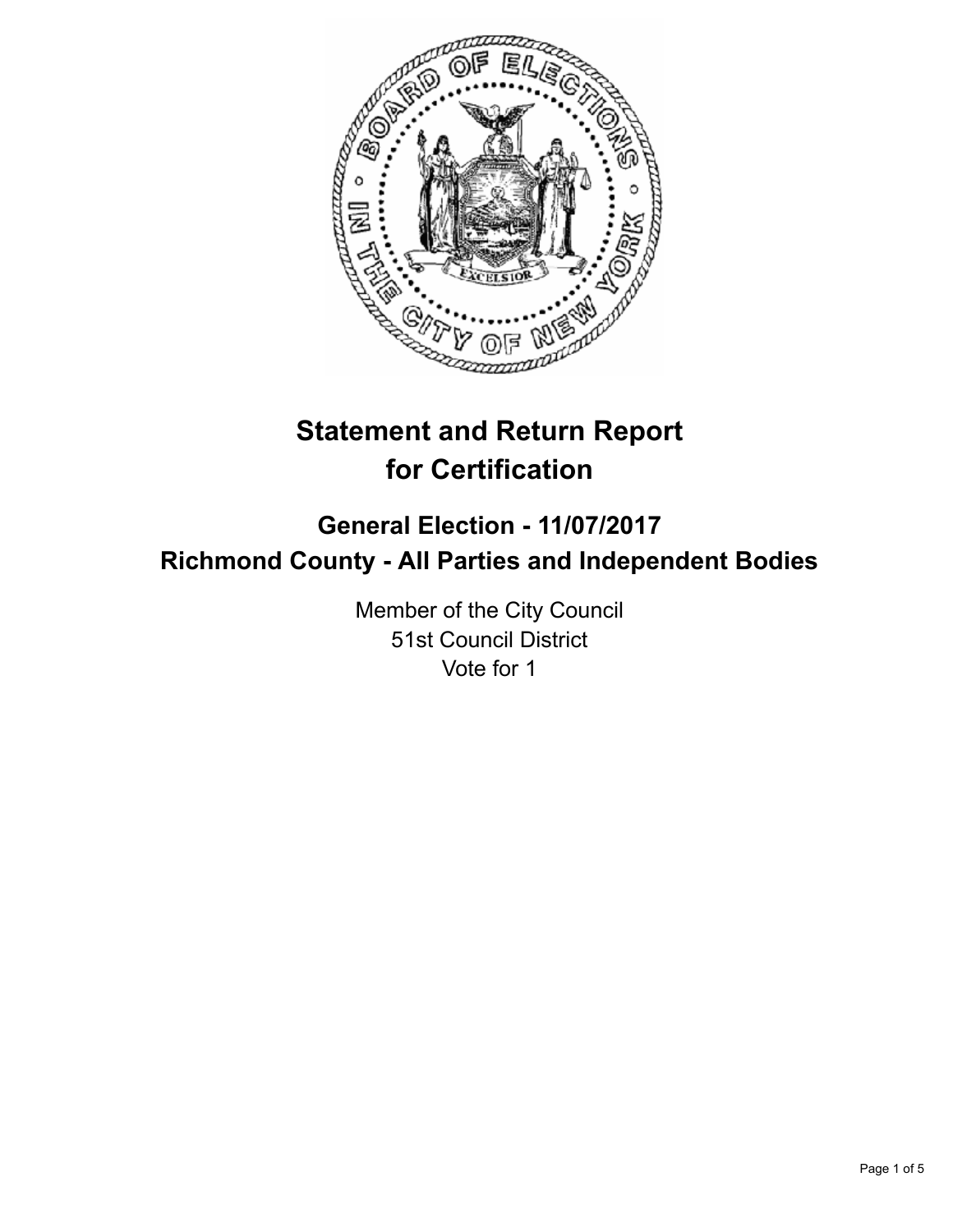

## **Assembly District 62**

| <b>PUBLIC COUNTER</b>                                    | 27,082                  |
|----------------------------------------------------------|-------------------------|
| MANUALLY COUNTED EMERGENCY                               | 0                       |
| ABSENTEE / MILITARY                                      | 802                     |
| <b>AFFIDAVIT</b>                                         | 267                     |
| <b>Total Ballots</b>                                     | 28,151                  |
| Less - Inapplicable Federal/Special Presidential Ballots | 0                       |
| <b>Total Applicable Ballots</b>                          | 28,151                  |
| DYLAN M. SCHWARTZ (DEMOCRATIC)                           | 4,331                   |
| JOSEPH C. BORELLI (REPUBLICAN)                           | 19,104                  |
| JOSEPH C. BORELLI (CONSERVATIVE)                         | 2,748                   |
| DYLAN M. SCHWARTZ (WORKING FAMILIES)                     | 375                     |
| JOSEPH C. BORELLI (INDEPENDENCE)                         | 369                     |
| JOSEPH C. BORELLI (REFORM)                               | 107                     |
| ALAN CATANEO (WRITE-IN)                                  | 2                       |
| ARMAND CRISPINO (WRITE-IN)                               | 2                       |
| BINOY SHOH (WRITE-IN)                                    | 1                       |
| BRYAN J. ELLICOTT (WRITE-IN)                             | $\mathbf{1}$            |
| CARL LARSON (WRITE-IN)                                   | 1                       |
| CHARLENE WAGNER (WRITE-IN)                               | 1                       |
| CLIFFORD HAGEN (WRITE-IN)                                | 6                       |
| DEAN AMBROSE (WRITE-IN)                                  | 1                       |
| DEBORAH L. ROSE (WRITE-IN)                               | 1                       |
| DEE VANDENBURG (WRITE-IN)                                | 2                       |
| DONALD J. TRUMP, JR. (WRITE-IN)                          | 1                       |
| EDWARD L. LEAVY, JR. (WRITE-IN)                          | $\overline{\mathbf{c}}$ |
| ELI ABBOUD (WRITE-IN)                                    | 1                       |
| INDRIT DIMMAKU (WRITE-IN)                                | 1                       |
| JAMES MOLINARO (WRITE-IN)                                | 1                       |
| JANINE MATERNA (WRITE-IN)                                | 5                       |
| JOHN KESANS (WRITE-IN)                                   | 1                       |
| JONATHAN P. HERBST (WRITE-IN)                            | 1                       |
| JOSE RAMIREZ GARAFOLO (WRITE-IN)                         | 1                       |
| JOSEPH MIONE (WRITE-IN)                                  | 1                       |
| JULIENNE VERDI (WRITE-IN)                                | 1                       |
| MARKO GOONAJ (WRITE-IN)                                  | 1                       |
| MATTHEW ANTHONY O'KEEFE (WRITE-IN)                       | 1                       |
| MICHAEL CIACCIARELLI (WRITE-IN)                          | 1                       |
| MICHAEL J. PENROSE (WRITE-IN)                            | 1                       |
| PAUL SPINOSA (WRITE-IN)                                  | 1                       |
| PHILIP LIA (WRITE-IN)                                    | 1                       |
| ROBERT SOUTER (WRITE-IN)                                 | 1                       |
| STEVEN MATTEO (WRITE-IN)                                 | 1                       |
| THOMAS FRAHER (WRITE-IN)                                 | $\mathbf{1}$            |
| UNATTRIBUTABLE WRITE-IN (WRITE-IN)                       | 15                      |
| VINCENT DEFONTE (WRITE-IN)                               | 1                       |
| VINCENT J. MOLINO (WRITE-IN)                             | 1                       |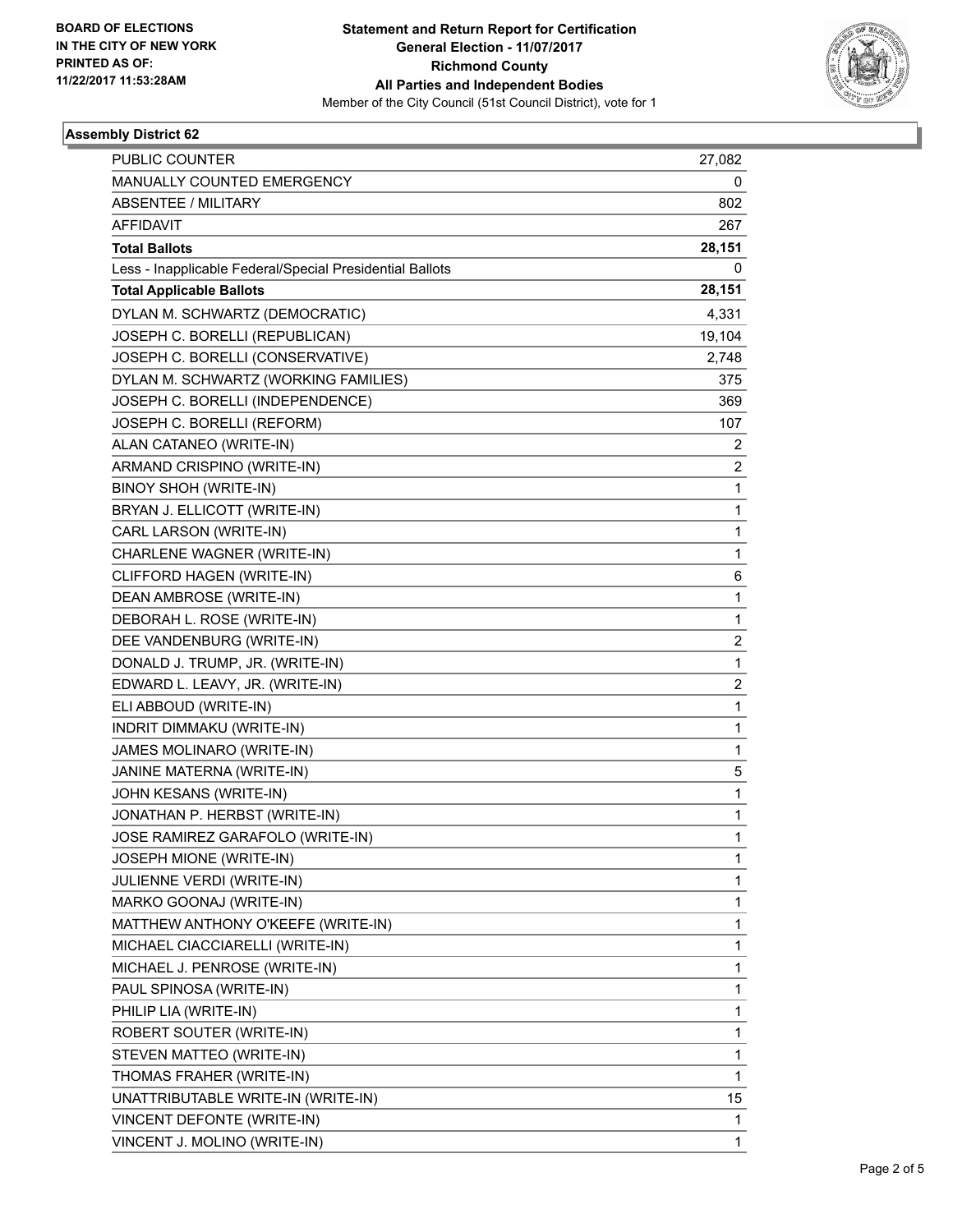

## **Assembly District 62**

| ZACHARY GLUSS (WRITE-IN)<br><b>Total Votes</b>           | 1              |
|----------------------------------------------------------|----------------|
|                                                          | 27,095         |
| Unrecorded                                               | 1,056          |
| <b>Assembly District 63</b>                              |                |
| <b>PUBLIC COUNTER</b>                                    | 4,882          |
| MANUALLY COUNTED EMERGENCY                               | 0              |
| <b>ABSENTEE / MILITARY</b>                               | 179            |
| <b>AFFIDAVIT</b>                                         | 37             |
| <b>Total Ballots</b>                                     | 5,098          |
| Less - Inapplicable Federal/Special Presidential Ballots | 0              |
| <b>Total Applicable Ballots</b>                          | 5,098          |
| DYLAN M. SCHWARTZ (DEMOCRATIC)                           | 1,525          |
| JOSEPH C. BORELLI (REPUBLICAN)                           | 2,755          |
| JOSEPH C. BORELLI (CONSERVATIVE)                         | 367            |
| DYLAN M. SCHWARTZ (WORKING FAMILIES)                     | 118            |
| JOSEPH C. BORELLI (INDEPENDENCE)                         | 72             |
| JOSEPH C. BORELLI (REFORM)                               | 27             |
| BERTRONIUS NEGRCSWEENS (WRITE-IN)                        | 1              |
| CLIFFORD HAGEN (WRITE-IN)                                | $\overline{2}$ |
| ERIC VITALIANO (WRITE-IN)                                |                |
| PHILIP LIA (WRITE-IN)                                    |                |
| UNATTRIBUTABLE WRITE-IN (WRITE-IN)                       |                |
| <b>Total Votes</b>                                       | 4,870          |
| Unrecorded                                               | 228            |

#### **Assembly District 64**

| <b>PUBLIC COUNTER</b>                                    | 4,854 |
|----------------------------------------------------------|-------|
| <b>MANUALLY COUNTED EMERGENCY</b>                        | 0     |
| <b>ABSENTEE / MILITARY</b>                               | 194   |
| <b>AFFIDAVIT</b>                                         | 44    |
| <b>Total Ballots</b>                                     | 5,092 |
| Less - Inapplicable Federal/Special Presidential Ballots | 0     |
| <b>Total Applicable Ballots</b>                          | 5,092 |
| DYLAN M. SCHWARTZ (DEMOCRATIC)                           | 836   |
| JOSEPH C. BORELLI (REPUBLICAN)                           | 3,325 |
| JOSEPH C. BORELLI (CONSERVATIVE)                         | 575   |
| DYLAN M. SCHWARTZ (WORKING FAMILIES)                     | 86    |
| JOSEPH C. BORELLI (INDEPENDENCE)                         | 57    |
| JOSEPH C. BORELLI (REFORM)                               | 20    |
| CLIFFORD HAGEN (WRITE-IN)                                | 4     |
| JOHN SZELUGA (WRITE-IN)                                  | 1     |
| MICHAEL PANEPINTO (WRITE-IN)                             | 1     |
| STEVEN MATTEO (WRITE-IN)                                 | 3     |
| UNATTRIBUTABLE WRITE-IN (WRITE-IN)                       | 1     |
| <b>Total Votes</b>                                       | 4,909 |
| Unrecorded                                               | 183   |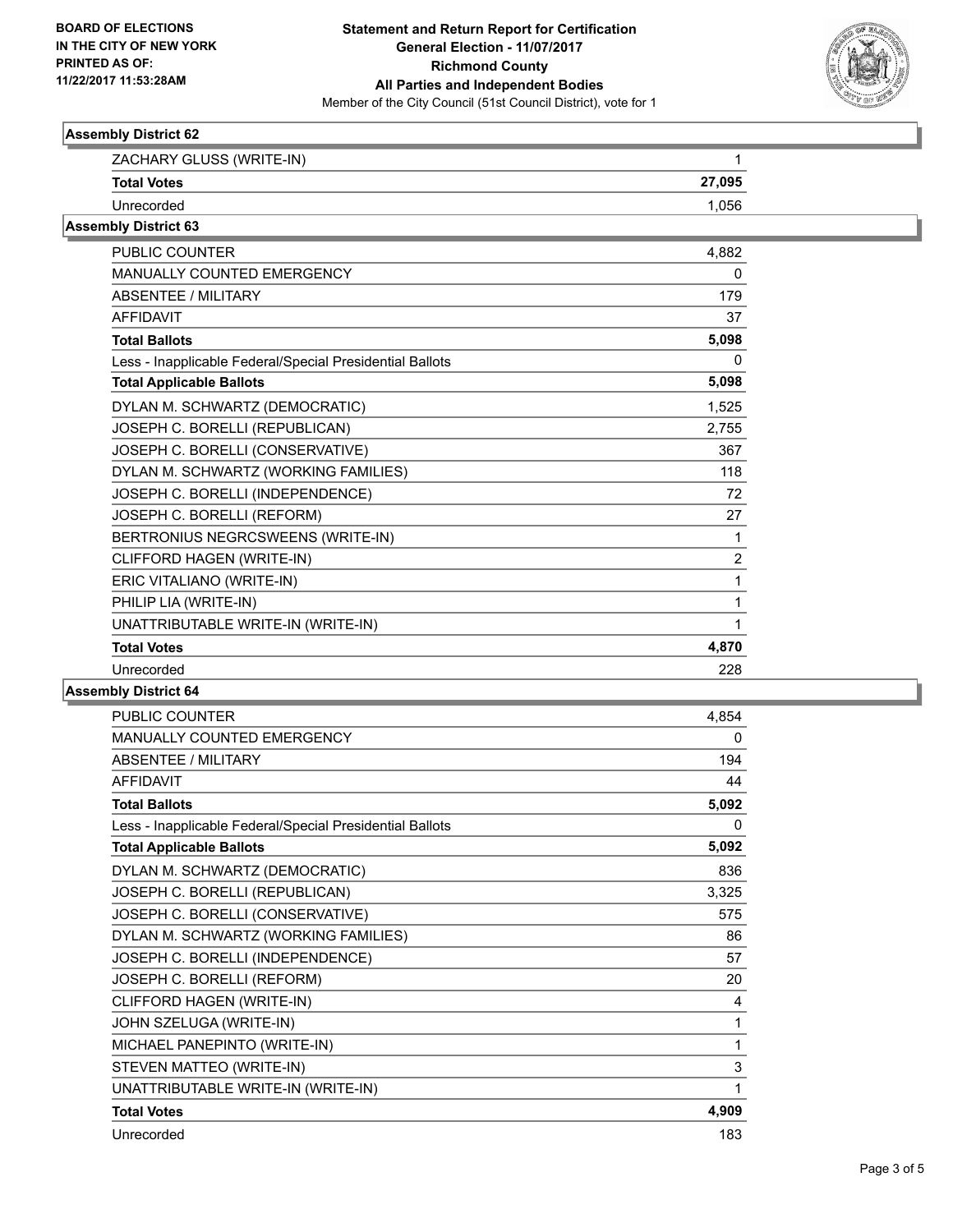

## **Total for Member of the City Council (51st Council District) - Richmond County**

| <b>PUBLIC COUNTER</b>                                    | 36,818       |
|----------------------------------------------------------|--------------|
| MANUALLY COUNTED EMERGENCY                               | 0            |
| <b>ABSENTEE / MILITARY</b>                               | 1,175        |
| AFFIDAVIT                                                | 348          |
| <b>Total Ballots</b>                                     | 38,341       |
| Less - Inapplicable Federal/Special Presidential Ballots | 0            |
| <b>Total Applicable Ballots</b>                          | 38,341       |
| DYLAN M. SCHWARTZ (DEMOCRATIC)                           | 6,692        |
| JOSEPH C. BORELLI (REPUBLICAN)                           | 25,184       |
| JOSEPH C. BORELLI (CONSERVATIVE)                         | 3,690        |
| DYLAN M. SCHWARTZ (WORKING FAMILIES)                     | 579          |
| JOSEPH C. BORELLI (INDEPENDENCE)                         | 498          |
| JOSEPH C. BORELLI (REFORM)                               | 154          |
| ALAN CATANEO (WRITE-IN)                                  | 2            |
| ARMAND CRISPINO (WRITE-IN)                               | 2            |
| BERTRONIUS NEGRCSWEENS (WRITE-IN)                        | 1            |
| <b>BINOY SHOH (WRITE-IN)</b>                             | 1            |
| BRYAN J. ELLICOTT (WRITE-IN)                             | 1            |
| CARL LARSON (WRITE-IN)                                   | $\mathbf{1}$ |
| CHARLENE WAGNER (WRITE-IN)                               | 1            |
| CLIFFORD HAGEN (WRITE-IN)                                | 12           |
| DEAN AMBROSE (WRITE-IN)                                  | 1            |
| DEBORAH L. ROSE (WRITE-IN)                               | 1            |
| DEE VANDENBURG (WRITE-IN)                                | 2            |
| DONALD J. TRUMP, JR. (WRITE-IN)                          | 1            |
| EDWARD L. LEAVY, JR. (WRITE-IN)                          | 2            |
| ELI ABBOUD (WRITE-IN)                                    | 1            |
| ERIC VITALIANO (WRITE-IN)                                | 1            |
| INDRIT DIMMAKU (WRITE-IN)                                | 1            |
| JAMES MOLINARO (WRITE-IN)                                | 1            |
| JANINE MATERNA (WRITE-IN)                                | 5            |
| JOHN KESANS (WRITE-IN)                                   | 1            |
| JOHN SZELUGA (WRITE-IN)                                  | 1            |
| JONATHAN P. HERBST (WRITE-IN)                            | 1            |
| JOSE RAMIREZ GARAFOLO (WRITE-IN)                         | 1            |
| JOSEPH MIONE (WRITE-IN)                                  | 1            |
| JULIENNE VERDI (WRITE-IN)                                | 1            |
| MARKO GOONAJ (WRITE-IN)                                  | 1            |
| MATTHEW ANTHONY O'KEEFE (WRITE-IN)                       | 1            |
| MICHAEL CIACCIARELLI (WRITE-IN)                          | 1            |
| MICHAEL J. PENROSE (WRITE-IN)                            | 1            |
| MICHAEL PANEPINTO (WRITE-IN)                             | 1            |
| PAUL SPINOSA (WRITE-IN)                                  | 1            |
| PHILIP LIA (WRITE-IN)                                    | 2            |
| ROBERT SOUTER (WRITE-IN)                                 | 1            |
| STEVEN MATTEO (WRITE-IN)                                 | 4            |